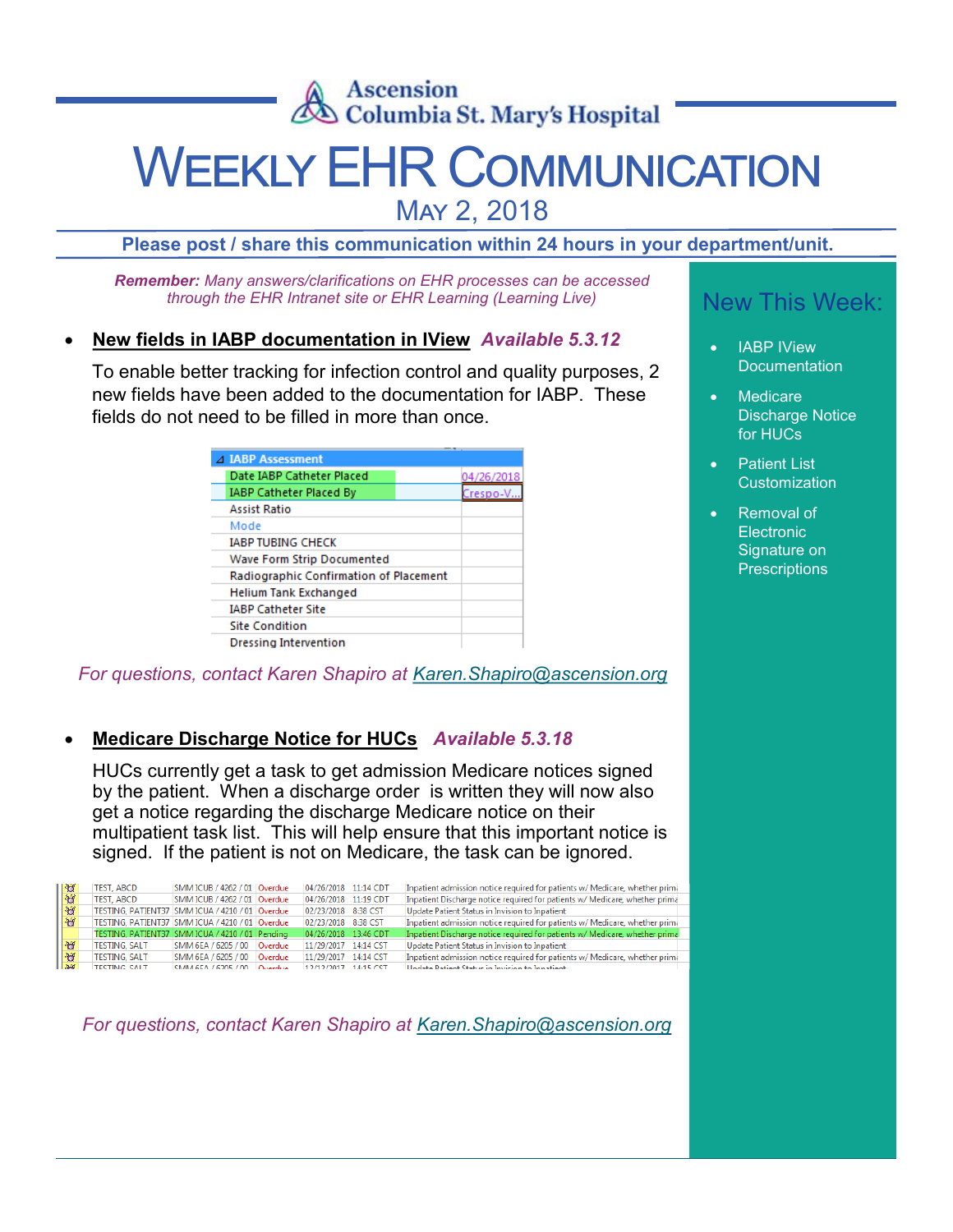### • **Patient List – Column Customization Option Available 5.8.18**

Customization is available for all list types (Assignment, Custom, Location, Provider Group, Relationship). Changes to columns on an individual list will be applied automatically to your other lists of the same list type. For example, if you change the columns for location list *6E, 6W* that same change will be seen on all your other location lists. (Note – The change will not be seen on other lists until you exit Cerner EHR and then log in again.)

People who have proxy access to your list will also see changes you make. If those with proxy access are given "Full Access" they too will have the ability to make changes to the proxy list.





*For questions, contact Dr. Suzanne Wilkerson at [Suzanne.Wilkerson@ascension.org](mailto:Suzanne.Wilkerson@ascension.org)*